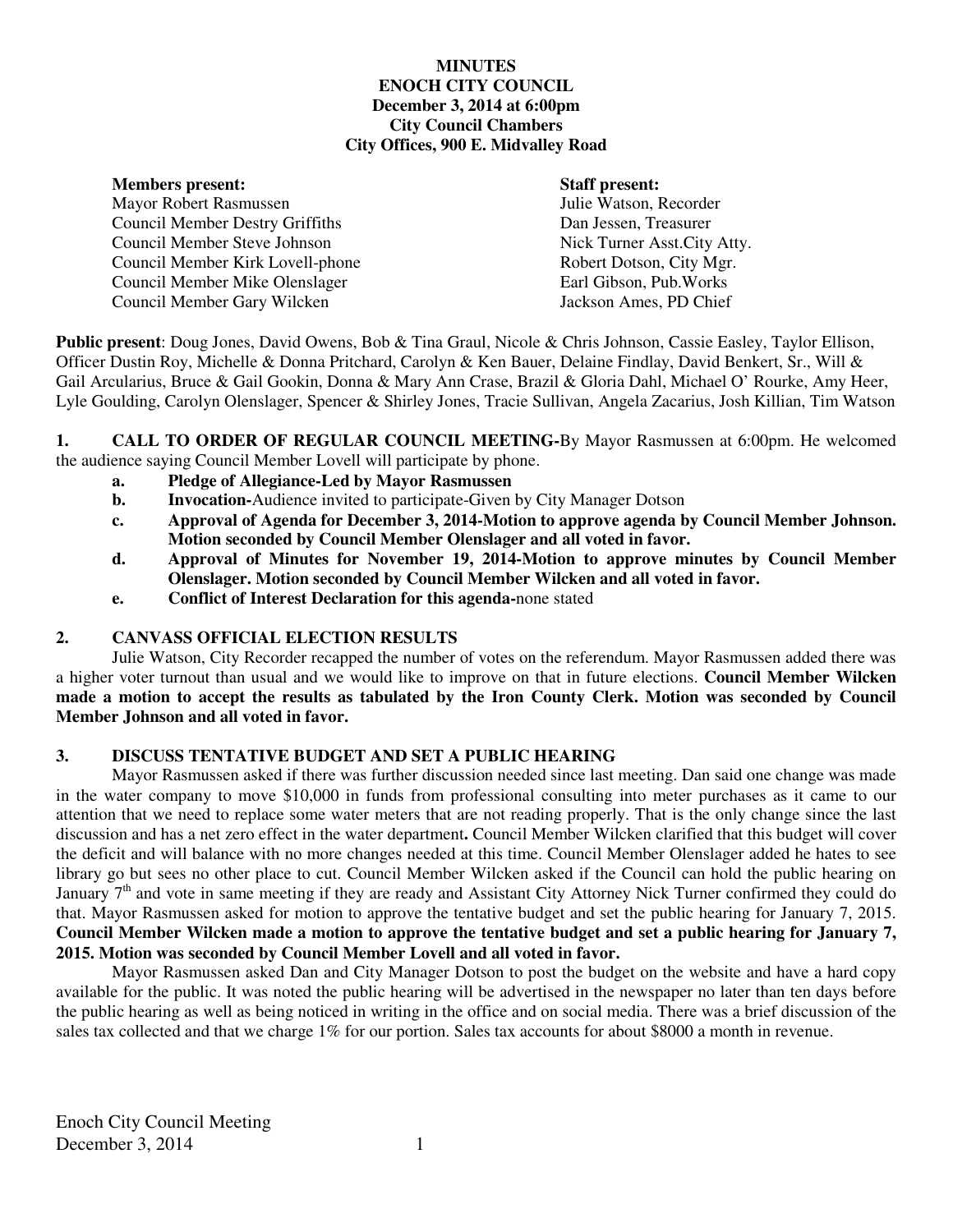#### **4. REVIEW ONE-YEAR AND FIVE-YEAR CAPITAL IMPROVEMENT PLANS**

City Manager Dotson gave background information saying the City has 1-year and 2 to 5-year lists of capital projects which have basically been the same for several years. The reason we must submit the list to the Five County Association of Governments is to be able to apply for CIB (Community Impact Board) or CDBG (Community Development Block Grant) funds should we need to. Submitting the list does not mean we will apply for funds but meets the requirement if we want to apply. He recapped saying CDBG is federal money and has many requirements and strings attached to it. CIB is State money that comes from mineral leases and is simpler to get. He said the City Council is required to approve the lists each year before they are submitted. CDGB paid for our sewer system and a water tank in the past. The new well is in progress as we speak and the test pumping will be completed before year end. We will need funds for the well house, pump and electronic parts which are estimated at \$850,000. He added we intend to seek CIB funds for that. It may be part low interest loan and part grant. He gave more details of the criteria and requirements saying they like to see more than one source of revenue and they become more willing to give funds when participating funds are already in the mix. These lists are not set in stone and projects depend on many factors and are part of our future planning. He cited the example of the new animal shelter for which we have been saving for a number of years. He talked about the priority rankings and gave more details about the items on the lists. Council Member Wilcken said the challenge is when we put together a plan the plan can change. The fact we adopt this today does not tie us to the plan however we can't even apply unless we submit this list. Council Member Wilcken said there is a set amount in these funds and we are competing against other communities. Council Member Griffiths asked if we could have fewer items on the list. City Manager Dotson said this is much smaller than most cities' lists. Assistant City Attorney Nick Turner concurred this just gives us ability to apply for funds should we need to and in no way encumbers the City to anything else. This has to be submitted by Dec. 31<sup>st</sup>. Council Member Wilcken asked that the lists be given to the Council earlier next year. Council Member Johnson asked about making changes and said he wants to table the vote until the next meeting as he would like comments from public on this. City Manager Dotson commented this has been in our plan for years now.

## **5. RESOLUTION NO. 2014-12-03-A A RESOLUTION APPROVING THE ONE-YEAR AND FIVE-YEAR CAPITAL IMPROVEMENT PLANS**

**Mayor Rasmussen asked for a motion. Council Member Johnson made a motion to table Resolution No. 2014-12-03-A until December 17, 2014. Motion was seconded by Council Member Griffiths and all voted in favor except Council Member Olenslager who voted no.** Motion passed 4 to 1.

#### **6. REVIEW THE UTAH TRANSPORTATION COALITION AGREEMENT**

Mayor Rasmussen asked City Manager Dotson to explain this. He said the ULCT (Utah League of Cities and Towns) has combined with the Utah Association of Counties and the Salt Lake Area Chamber of Commerce to band together to push legislature to deal with transportation funding which has been done poorly in the state and does not meet current needs. This coalition will study different ways to more expertly fund transportation in the state. They will do research and analysis and he referred the Council to the agreement in the packet. This will aid municipalities in creating public awareness of the issues and potential solutions. The Council went thru the agreement and terms and conditions.

Council Member Olenslager asked the benefit to Enoch of joining in this. City Manager Dotson said they will provide us with the information they develop and we can give that to the public. We can also give our ideas as part of the coalition. Council Member Griffiths asked about the \$100 financial support requirement. City Manager Dotson said the \$100 is to pay the consultant which is Salt Lake Chamber of Commerce who will do the work, adding this is a one-time cost. The project will be completed on June 30, 2015 and will provide us with how we could get funds for our particular city's transportation needs. Findings would be submitted to the State Legislature who has to make changes in 2016. There were concerns expressed about this being a lobbying organization and a discussion ensued. It was stated lobbyists are required to register as such and that is not the purpose of this group. The purpose is to find solutions to transportation funding and the group dissolves when the study is done.

Council Member Wilcken asked what City Manager Dotson anticipates we will get. City Manager Dotson said he does not have the time or expertise to work out an individual solution for Enoch but this group will do that work for us. He does not have the details about how to change the funding structure for road funding saying in Enoch we are not able to do nearly what we need to do each year for road maintenance. If we don't join we don't get the information. This has been presented in different municipalities and many are joining.

Mayor Rasmussen said everyone is having a hard time funding and maintaining road structure and if we band together we can get a consultant for \$100 to explore this and get good ideas to maintain our roads in the state. The "Class

Enoch City Council Meeting December 3, 2014 2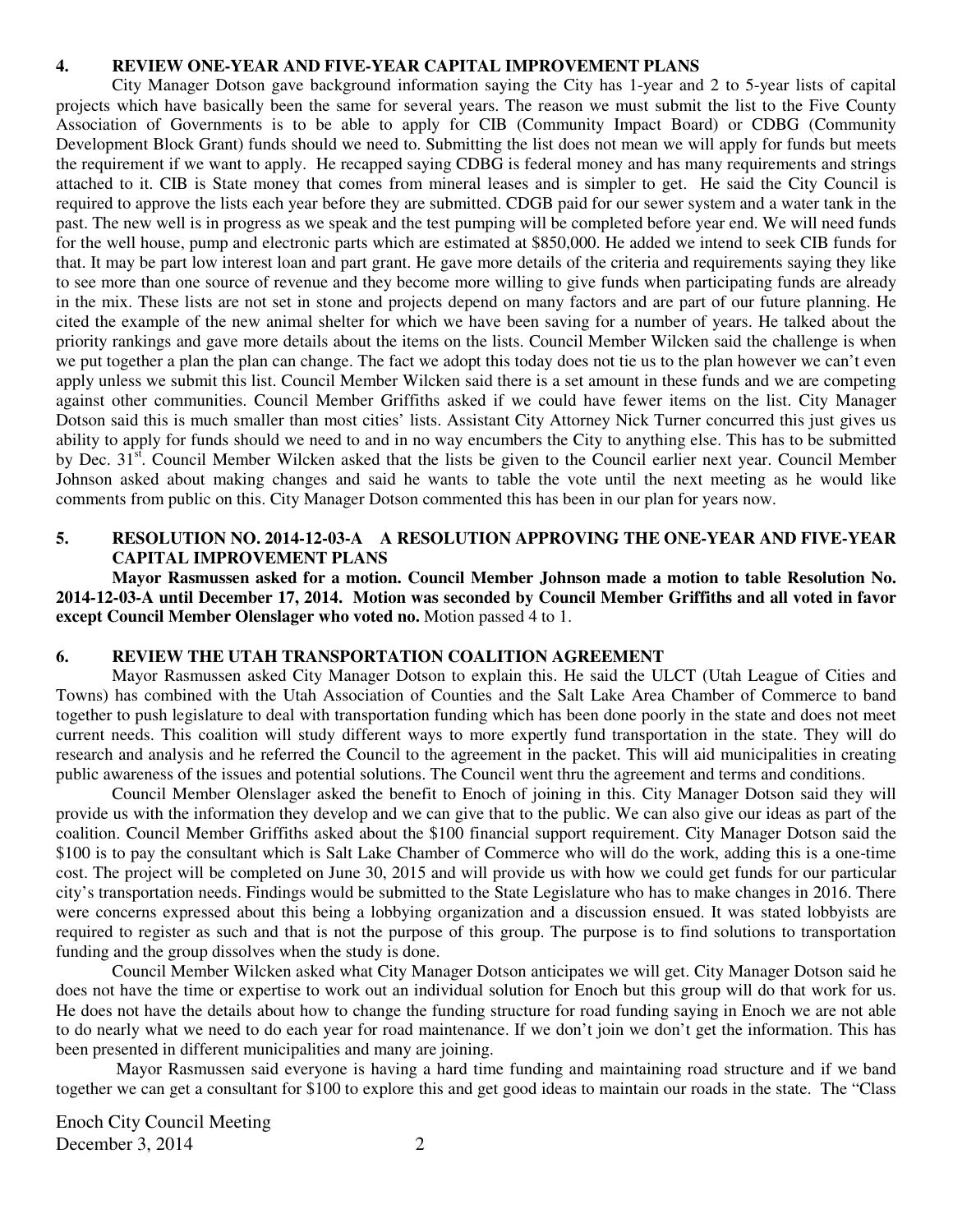C" road funds we get are not keeping up with inflation. We do less road maintenance now than 20 years ago even though we have more roads. We should maintain ten miles of road a year in Enoch and we maintain three miles a year. Our roads would last longer if we had more funding. It costs less to do it right but currently the funds from gas taxes do not keep up with needs.

Council Member Johnson said there is no goal other than to get cities to put in \$100 to support this and it does not say what we are supporting. Council Member Wilcken said we are going for new funding solutions. Council Member Lovell said if you look at gas prices, the taxes go to federal and state and they have not kept up with the reality. An unintended consequence of more fuel efficient cars is less fuel tax coming in. That is a diminishing return so we need to figure out new ways to raise road funds and be more equitable based on how we are driving now. For our \$100 we are getting a plan for how the funds can be raised. \$100 is cheap to get his information. Council Member Olenslager agreed.

Council Member Johnson still had issues with the project saying they want us to sign on not knowing what it is. Council Member Lovell said he is reading too much into it. They come up with the information and give us the tools to help explain it but we don't have to use the tools if we don't want to. Council Member Lovell said this is a way to help the Council interpret and pass information along. Council Member Lovell said we can be cynical of the information when it comes back but should not be cynical of this proposal.

 Mayor Rasmussen asked Assistant City Attorney Nick Turner what he thought and he said it is not binding in any way to use the information. Council Member Griffiths expressed concerns with who the private sector is. He added is this information going to help Granite Construction and the Wasatch front over everyone else. Mayor Rasmussen said it is hard to attract business without a good road system in the State. Council Member Lovell said he takes it to mean we would all be more competitive. There was more debate about the meaning of this and to get a legislative solution with some Council Member expressing concerns with putting Enoch's name on it. Mayor Rasmussen said we are not supporting anything until they come up with something. We are not held to any solution. Council Member Wilcken said they give the information to us and then we decide what to do with it. Council Member Johnson said he is being cautious. This is a non-government agency who is trying to organize a coalition and hire a professional for a new vision. He does not believe governments should support things to make an end run around elected people adding it needs a closer look. Council Member Olenslager said this is to find solutions to funding and it is not a big deal for a private/public partnership. Council Member Johnson said he does not want to pass it today with no public input. Council Member Wilcken asked about the deadline to join. City Manager Dotson said we would need to do this before year end as the project will be done by June, 2015.

### **7. RESOLUTION NO. 2014-12-03-B A RESOLUTION APPROVING THE UTAH TRANSPORTATION COALITION AGREEMENT**

Mayor Rasmussen asked for a motion. **Council Member Johnson made a motion to table Resolution No. 2014-12-03-B until January 7, 2015 to get public input.** There was no second to the motion so it died.

**Council Member Olenslager made a motion to approve Resolution No. 2014-12-03-B to join the transportation coalition now.** There was no second to the motion so it died.

**Council Member Wilcken made a motion to vote on Resolution No. 2014-12-03-B on December 17, 2014 after gathering more information. Council Member Griffiths seconded the motion and all voted in favor except Council Member Olenslager who voted no.** Motion passed 4 to 1.

### **8. PUBLIC COMMENTS**

David Benkert said what if this coalition is in favor of raising the gas tax. We don't know anything about them adding he is glad we tabled this so as not to be suckered in. He thanked all who voted against the tax increase. When people are afraid they surrender liberty for safety and it is in the government interest to keep people afraid. He read a quote from 2012 made by former and present Council Members who said if the tax increase does not pass we will be on hold until 2015 and then we may not have street lights, snow plowing, parks, etc. A lot of that did not happen and we are less in the red now. It appears the tax increase as proposed was not necessary. The Council Members are guardians of a sacred trust and should be honest in their dealings. He thanked the City Council for their service.

Donna Crase said she was a lobbyist for citizen's rights and that is how groups operated. They got groups together to do a study and many did not have a lot of input. They would say this is the decision or the facts and so this is what should be done. When legislators hear this being said they are being lobbied and she knows how it works. UDOT has been exposed as a very corrupt organization that spends huge amounts on wages. She applauds Council Member Johnson for wanting more information.

Enoch City Council Meeting December 3, 2014 3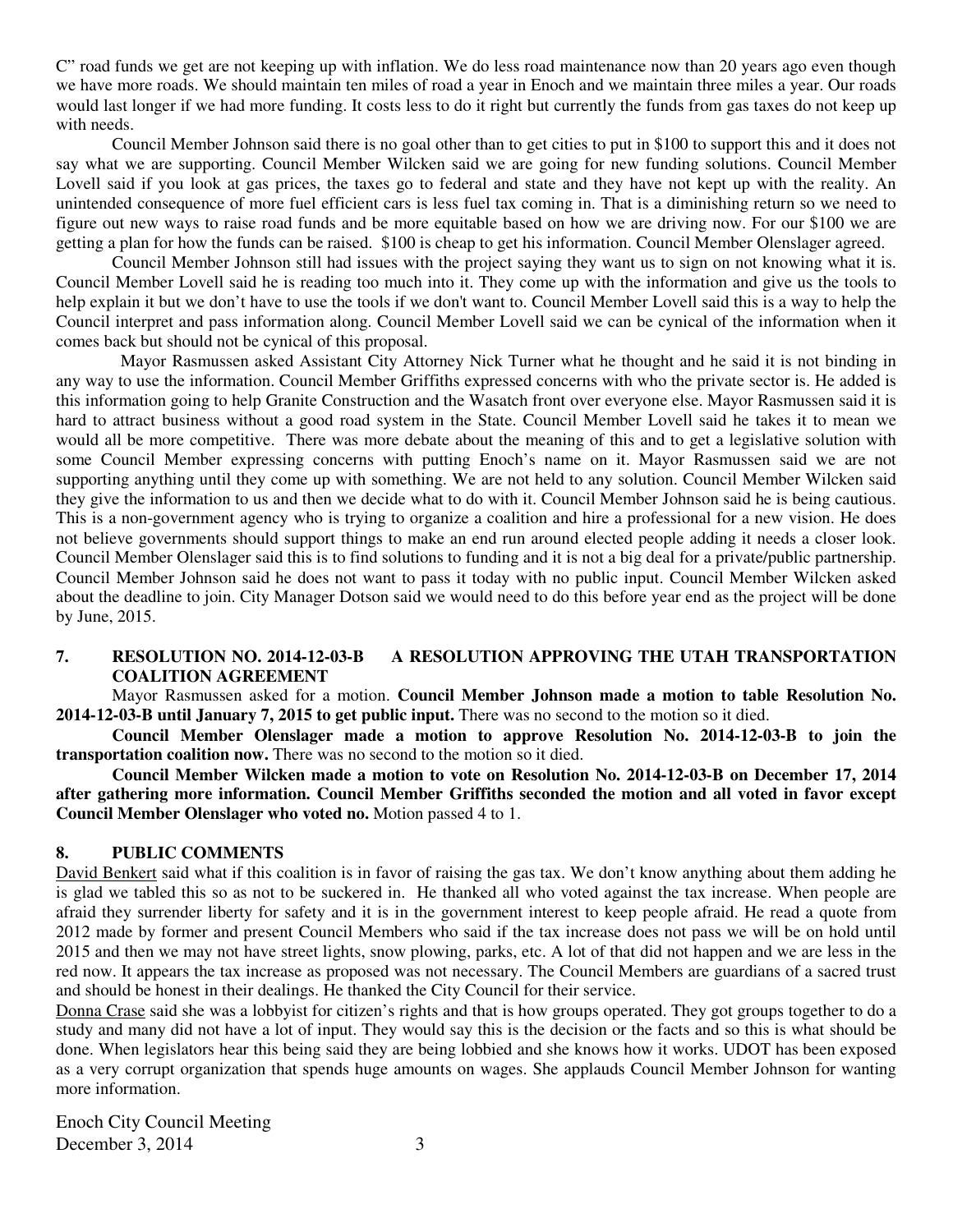Ken Bauer said the gas tax has not kept up and he buys a lot of fuel \$80 to \$90,000 and the tax does not go down. When he registers vehicles he found a corridor tax and he has not seen any results of that corridor and yet they continue to tax for it. Maybe it will lead to toll roads and we should not jump into it adding they need more study on this. Don't get us stuck into something we don't know what it is. Government and private entities working together is not always good and Granite Construction could hurt local companies. They are from CA.

Gail Arcularius read a prepared statement saying the Council has a big responsibility to keep services intact and to consider the animal shelter and Chris Johnson. She counseled as they are making decisions they should go to the shelter and ride along with Chris to see what it takes to do her job. Chris has won multiple awards for all the good work done for animals and she has always done more than is required. She is involved in multiple community services and arranges adoptions often on her own time and expense. Because of her credibility alone the good name of the Enoch shelter brings in thousands in donations and she elaborated. This is a drop zone for irresponsible animal owners which is a public safety concern with unvaccinated animals. Cutting back on the shelter will cause insurmountable problems in the near future. She encouraged the City Council to please study this decision before making cuts to animal control. Going back to a "kill" shelter is not an option for Enoch. There was applause.

Donna Pritchard added Gandhi said the greatness of people is judged by the way animals are treated. We are also judged by how we treat the caretakers of animals.

Cassie Easley said in regard to the road coalition and whether we participate we are only getting information and that does not change what the legislature does. We will still benefit whether we do this or not and \$100 puts our name on the list. She brought up the second amendment foundation that sent a letter regarding our unconstitutional gun laws wondering if that had been addressed to correct gun rights in City code

Mary Ellen Crase said she volunteers at the shelter and wants to put to rest a rumor that Chris Johnson protects her friends saying that is not true because she has had ten animal control tickets and is one of Chris's best friends. Chris does her job very well without bias. She cited the case of the horses rescued last winter which made international news due to Chris Johnson.

# **9. CORRESPONDENCE-**none

## **10. COUNCIL/STAFF REPORTS**

Council Member Lovell said he thought we dealt with the second amendment issue. *City Manager Dotson said City Attorney Gary Kuhlmann is in touch with the group who sent the letter and is working on it. The item will come back to the Council in the next year.* He added he thought he had been misquoted on his intentions for the budget cuts in reference to making people be afraid adding many of those things have been severely cut already or would be in the next budget. These are areas we are looking at for possible cuts and the quote is a twist of what his intention was. Regarding the discussion today he agrees with Council Member Griffiths and Council Member Johnson that we need more information but cautioned not to judge the efforts people are trying to make adding he pays a lot of gas tax too. The solution can't be worse than the problem and he hopes they share any information they get on this.

Council Member Olenslager said he thinks Granite Construction is a Utah company, not an outsider trying to horn in. All we are doing is supporting this dialog between people on an issue and he does not see the need to keep putting it off. What we as a City do is what counts. He noted an uptick in economic development bringing in \$60,000 more than anticipated. We did not have that information back when the tax increase came up. Hopefully that will continue so cuts don't have to be severe.

Council Member Wilcken said he appreciates that things are looking better with the City budget. Gas prices are down and that helps. He counseled the public that they have an obligation to get over what has gone on before and let it go. The election is over and we will all try to be vigilant to do what is right for the City.

Council Member Griffiths said regarding the transportation coalition that we all agree it is good to support the free market but he is not a supporter of big business merging in with government as they squeeze out smaller businesses.

Council Member Johnson said he is grateful to City Council for tabling the two resolutions because they got pertinent comments from public already.

Earl Gibson said by the end of the week Midvalley Road will be opened back up. The well drilling is going good and is on schedule.

City Manager Dotson said the Economic Development Committee meets tomorrow night and will be discussing commercial zoning and changes that need to be made. The Family Dollar grand opening will be on Saturday at 7:50am. The City Council and Mayor Rasmussen are invited to participate. A young boy who has been diagnosed with cancer will

Enoch City Council Meeting December 3, 2014  $\overline{4}$